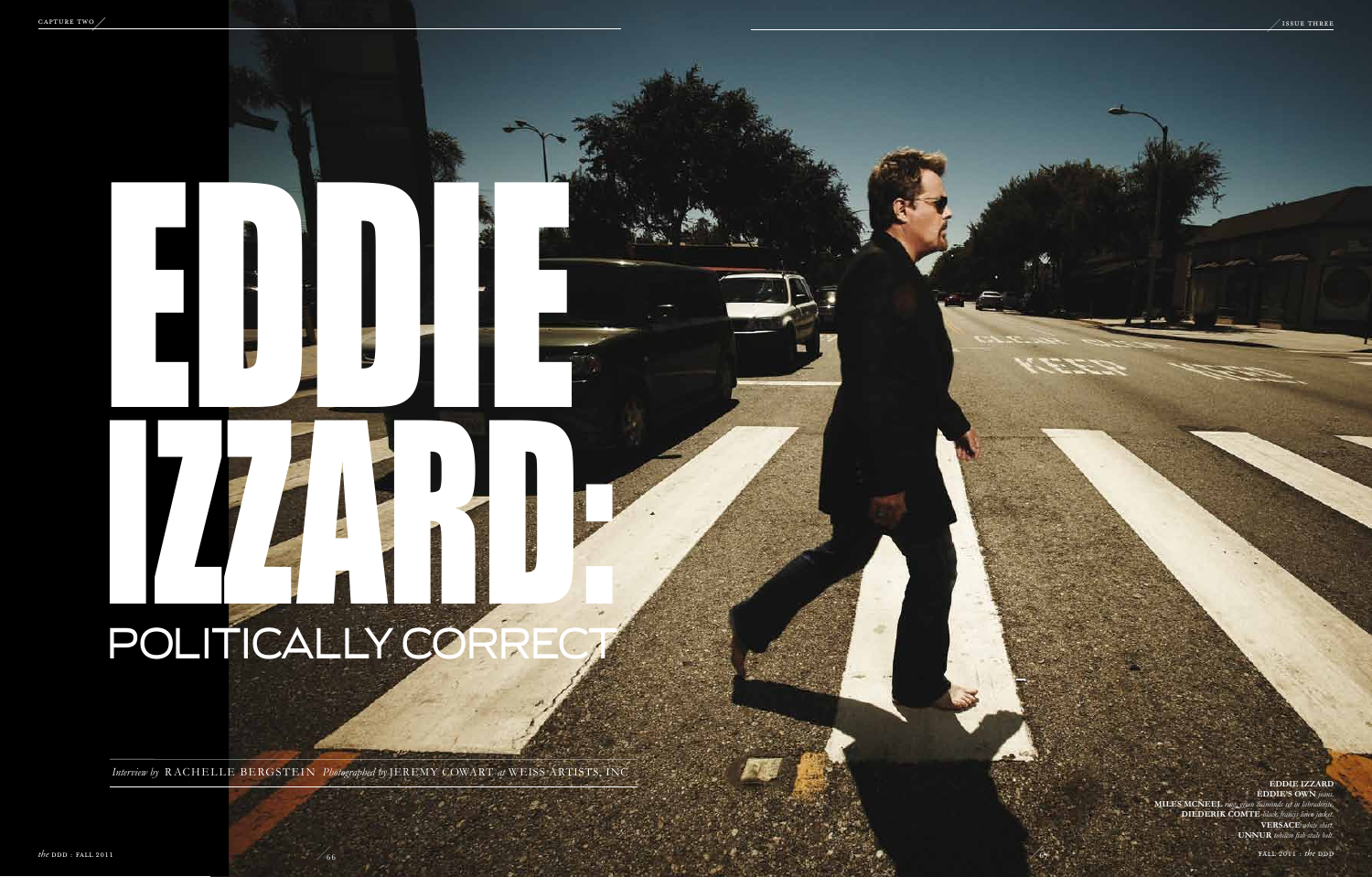**DDD:** *I hear Stripped to the Bowl was wonderful. How did that enormous venue impact your performance?* 

**EI:** Well, I've done sixty arena gigs before Hollywood Bowl, and I've been pushing—as has Dane Cook—for stand-ups to do them. Rock'n'roll has been playing arenas and stadiums since Shea Stadium with The Beatles, so why don't we go and play in those kinds of places? Getting to the Bowl was great. My heroes Monty Python played there for three dates back in the eighties. And I think it was a very good gig, on my judgment my judgment is not everyone else's—but I gave it a nine out of ten in my book.

# **DDD:** *Well, I read some reviews and they agree with you, so congratulations.*

**EI:** That's very nice of them. Two years ago I started doing an outdoor comedy festival in the UK—again, musicians have been doing outdoor festivals for years, but comedians haven't—and when people laugh in a field, the laughter just goes straight up to the gods. You don't hear it so well. But in an amphitheatre it comes right back at you, and it just makes for a great atmosphere. It was kind of magical: Garry Shandling was out there, Roseanne Barr was out there, Bob Newhart was out there…I wanted to do it again the next night.

**DDD:** *Your approach to stand-up has often been described as improvisational. Is it true that you don't pre-write your routines?*

*Eddie Izzard prefers not to do a stand-up routine the same way twice. And that dizzying sense of ambition might just be the perfect insight into this international comedy star: a man who performs full-length shows in his second language (French); who has conquered the worlds of stage, television, and film; who in 2009, ran 43 marathons in 51 days for charity; and who plans, in 2020, to give it all up for politics. Just a week after becoming the first ever solo comedy act to perform in Los Angeles's Hollywood Bowl, Izzard chatted with the DDD about hecklers, the Bible, World War II, Al Franken, Wikipedia, and Harry Potter…and made it clear that one of his greatest pleasures in life is the inimitable rush of a new challenge.*

**EI:** I ad-lib everything, but not in a gig. So, at the Hollywood Bowl, I didn't ad-lib a huge amount: probably just two or three minutes' worth. Everything else had been ad-libbed at one point, but I don't craft it—it's a bit like someone modeling in clay, continually sculpting and re-sculpting what they're doing. I have certain bits that I come back to, but each time I do them it's going to be a different. It's a conversational style. Every time I go into it, I'm not sure where I'm going to land, what I'm going to say.



## **DDD:** *Some audience members take your conversational style a little too literally, and feel comfortable heckling you how do you handle an audience member who's gone rogue?*

**EI:** That's fine; you just talk back to them. You can get thrown on stage, but if you've done as many gigs as I've done, you don't. Sometimes you can mishear: at the bowl, someone said 'Fuck Yeah!' and I thought they said 'Fuck You,' so I sort of laid into him when I should have just said 'Sorry, I didn't hear you'. I tweeted an apology. But generally, once you've gotten to the point in your career where you're playing arenas or Hollywood Bowls, people tend to be pretty positive towards you.

# **DDD:** *One of the themes of Stripped is your "spiritual atheism."*

**EI:** I believe in human beings, not mystical powers. I see no organized plan coming from any organized god, so that's what I decided to talk about. And in Europe that kind of material makes no real noise at all, everyone's sort of there, too, but in America it causes a bit of consternation. I think half of your country is there, and half of your country isn't. The middle of America is still very religious, and the more progressive America—which tends to be at the outer edges, maybe because they have more contact with other people coming in from other shores—is more open-minded. But I am spiritual: I enjoy the connection between people. I just don't see a connection between anyone living up in clouds.

# **DDD:** *In your work, there's an interesting mix of cynicism and idealism, which a lot of artists exhibit. Would you describe yourself as a cynic or an idealist?*

**EI:** I'm idealist. I'm cynical about things when I think they've lost their way. If you look at all organized religions, the wise people who come along—and they're usually wise men, I think women didn't get a lock-in because of the sexist nature of early civilizations—tend to be modernizers. I think Jesus was a wise man. I think Mohammed was a

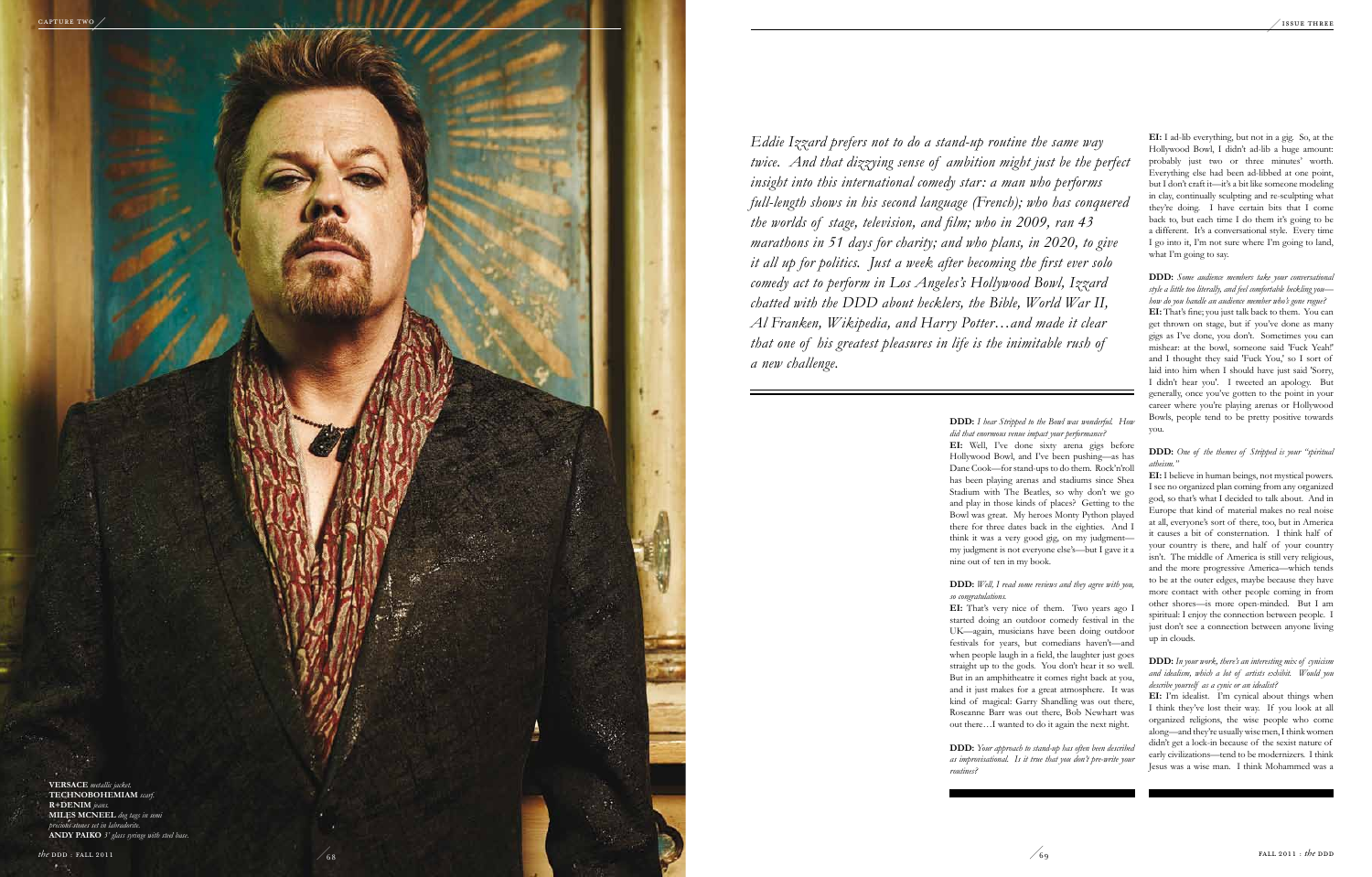



wise man. Abraham, a wise man. Noah, a wise man. These were wise people who probably did things—extraordinary things, positive things—but once they died, people started reinterpreting what they said, and then they…insisted it can never, ever change.

**DDD:** *Everyone needs something to believe in. What's your lodestar?*

**EI:** Well, I believe in us. I believe in human beings. I believe in the innate goodwill of the vast majority. If you look at WWII, it was the goodwill of people, with a few lucky breaks, or a few strange accidents that happened, that caused us to win in the end. I believe that the god and the devil are fighting in each person, and that we have to perhaps try to work towards "the better angels in our nature," as I think a president of yours once said.

**DDD:** *Speaking of duality, you're always Eddie Izzard in your comedy, but you seem to slip very easily into other roles for your film and television work. How does that compare to doing a live, improvisational stage performance?*

**EI:** If I'm doing theatre, like David Mamet's Race last year off-Broadway, that has a similarity to the every night, live nature of stand-up. And I try to drive the drama down a logical corridor so I can actually move it night-to-night, and I can change how I might emotionally play a scene. It's something—I haven't heard about before, but I've developed it, 'cause I've done two Mamet plays now, and he's very particular about how he wants the dialogue delivered, but then you can choose your own emotional angle. So live performance, dramatic acting on stage, has quite a few similarities with stand-up. When you're doing film, it gets quite different. But the essential thing about all of them is being in the moment. That is the key thing: being very much there, as opposed to reciting something, where there's a distance between you and what you're saying. Live what you're saying be it a dramatic truth, or a comedic twist.

**EI:** I don't think I could make a bar initially. was always determined as a kid, but I couldn't get anything going for so long. Now that I have things going, I've realized that raising the bar seems to be the only way forward.

**DDD:** *Do you feel there's a vast difference between trying to make people laugh and playing something serious and dramatic, or do you think they're pretty close together on the continuum?*

**EI:** I think there's a similarity between dramatic storytelling and comedy, which I've only just realized recently. In comedy, we put ideas together, and then we hit a punchline, and an audience should be wrong-footed, so that they think 'Oh, I didn't know you were going there', and then they'll release a laugh, because you turned in a way that they find funny. In a dramatic story, you'll be going along with the story and then turn, emotionally, in a way that the audience isn't expecting. But the bottom line of drama is always to be truthful. If you're being truthful to a character, he should only do what's within that character's emotional lines. In comedy, sometimes you can blend or break that simply, to get a laugh by doing something that the character just would not do.

**DDD:** *Is there an essence in a character that you find you respond well to? Or do you just like the challenge of something new?*

**EI:** I do more and more like a challenge. But the essence of all the characters I play—they've got to be relentless bastards. 'Cause that's what I am. They do things that people don't expect to turn out right. Having done gigs in French, having run forty-three marathons in fifty-one days, having played the Hollywood Bowl—I kind of like the fact that I can come up with things and say I'm going to do them and then people look at me oddly like, Well, that's not going to happen, and then I go and do them anyway. It feels like a good use of my life.

**DDD:** *Have you always been the kind of person who continues to raise the bar for yourself?*

**DDD:** *On your Twitter account, you describe yourself as thinking like an American.*

**EI:** It means thinking like an economic migrant, really. A big part of the historical engine of America has been people coming from other lands to look for something new and to work hard trying to create something different, better. And that's what I like to do. I just like 'Let's go do it, let's go build it'. Which I think can end up in a lot of good, positive things, like America going to the moon. But then sometimes America goes too far, which is your Watergates, your Grenadas, the unnecessary wars. There is this beautiful side of America—let's go build it, let's go help—but then there's another

*"Two years ago I started doing an outdoor comedy festival in the UK—again, musicians have been doing outdoor festivals for years, but comedians haven't—and when people laugh in a field, the laughter just goes straight up to the gods. You don't hear it so well. But in an amphitheatre it comes right back at you, and it just makes for a great atmosphere. It was kind of magical: Garry Shandling was out there, Roseanne Barr was out there, Bob Newhart was out there…I wanted to do it again the next night."*

**Diederik Comte** *white quilted cotton short coat.* **Jerell Scott** *silk jeweled tuxedo shirt with woven chain.* **Versace** *waxed leather jeans.* **Evan Chambers** *nickel plated space pistol.* **MOE** *grenade stool.* **Liana Reid** *orange silk & leather chair.* **MANDULA** *black leather holster*. **EDWIN BETHEA** *black*  $\&$  *white "poseidon lord of the sea" painting.*

 $\frac{1}{71}$  **FALL 2011** : *the* DDD

 $\sqrt{}$  issue thi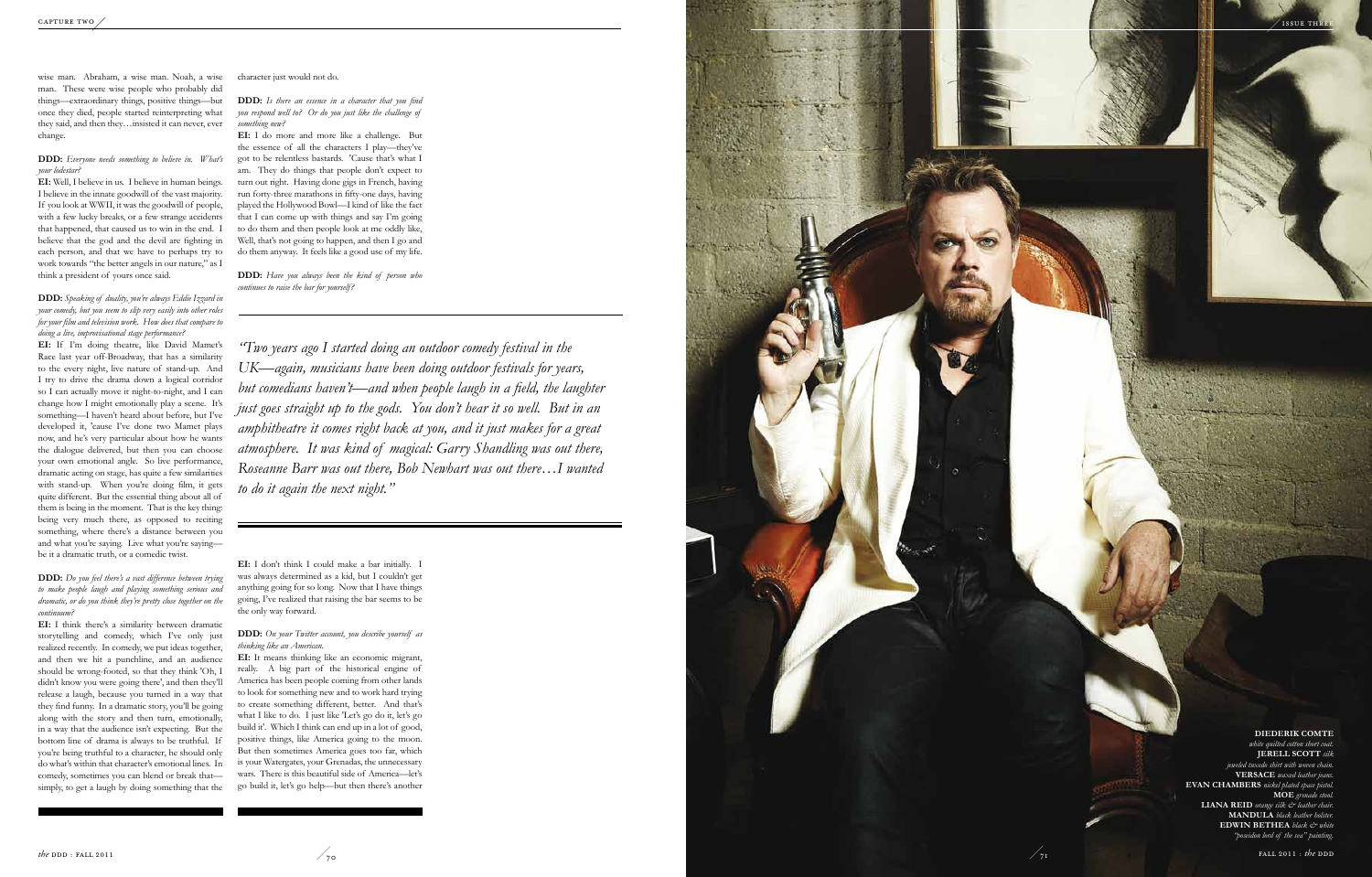

## **DIEDERIK COM**

*francis linen black tuxedo jacket.* **Versace** *white shirt.* **Versace** *black waxed leather trousers.* **Miles McNeel** *dog tags in semi preciouse stones set in labradorite.* **Rare multi-color peacock** *c.1940*

O)

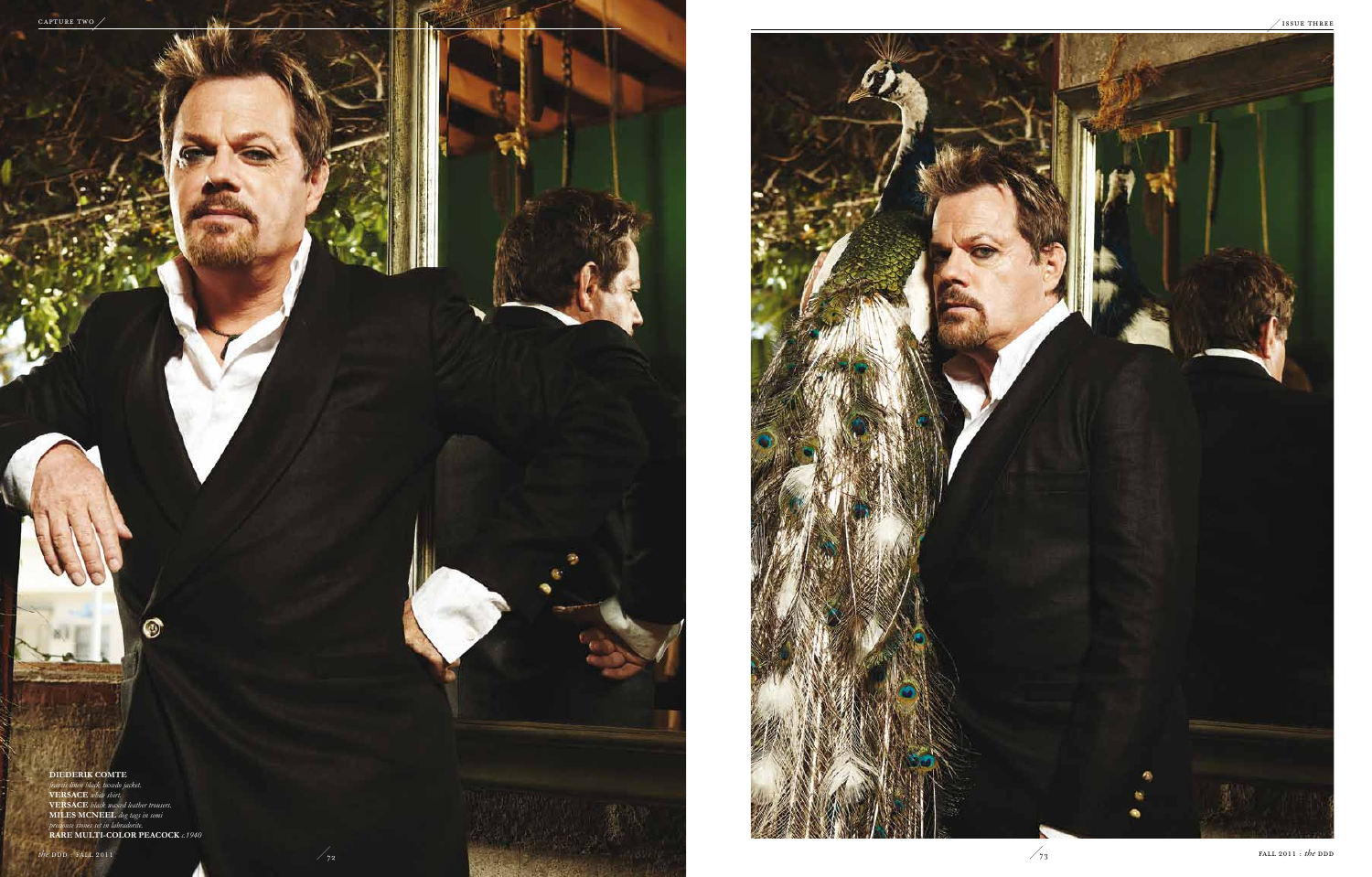### side which I don't identify with.

**DDD:** *I know you're very politically active in the UK.* **EI:** I want to stand for election in nine years, and so that's what I plan to do. In America, I'm active with the Democrats…I can raise money, I can donate money, as I have a green card, and so I'm very happy to help progressive people around the world. Because progressive people have changed the world and made it the better place that it is. It's the conservatives that conserve, and hold back progress—they're the ones that voted against the emancipation for all men, they voted against women, they voted against gay people—they try hold onto what came before, all the wrong rules.

**DDD:** *You have a real fascination with history—does that impact your political position and activism today?* **EI:** It informs it, yes. Churchill was a big student of history—maybe he did a number of things wrong, but he also wanted to do right things like standing up against Hitler in nineteen-forty when the rest of cabinet would have probably just have made a deal. So I think if you study history, you can see where human beings and different civilizations and different countries through the centuries have made good decisions and bad decisions, and you can learn from it. We learn from our mistakes. You can't go back and run countries in the past, but you can see what other people did: where they fucked up and where they got it right.

**DDD:** *I hear that idealism at work, and the world is in a difficult spot right now. Do you think it will get better?* **EI:** Oh yes it will, we've always been in a difficult spot. You take a snapshot of any time. So there was an economic crisis caused by greedy capitalists, who tend to be right-wing thinkers. Who don't care about others, and wanted to sell all those subprime loans. There seem to be people who are sociopaths, who go around all their lives only caring about themselves. We have to legislate against it; you just can't trust some people. They could be the minority, but that minority has thrown the whole world into this mess.

**DDD:** *Do you think your stand-up experience will help you as you move further into politics?*

**EI:** Well you have to study Al Franken, because what I was planning to do, he went and did. I know Senator Franken quite well, and people thought he would be a comedic senator when he came in, but he's actually very serious, and Democrats that I've talked to are liking what he's doing, and hopefully the Republicans have been hating what he's doing, because that means that he's doing good stuff. But comedy helps you talk, it helps you articulate; it helps if you can put some comedy into politics because it can get very dry.

# **DDD:** *What inspires you?*

**EI:** It would be between Wikipedia and DVDs. I just want to inhale all the knowledge that I can. Like in The Matrix, when they put that thing in his neck, and he goes 'My god, I know Kung Fu'… it would be great for me to have that, but instead I have to work. To watch. I like to know quite some detail about all the major religions, the details of where they come from historically, and all the philosophies—so that then I can compare them.

I'm looking for answers as to how we got here, how our thinking processes developed, and why extremists should be blocked out because they're all about killing if you don't obey whatever they say. I want my stand-up to be as accurate as possible, and not to be making up facts. There's a lot of stuff out there that I've yet to inhale or take on.

**DDD:** *All of this talk of good and evil reminds me: have you seen the last Harry Potter movie?* **EI:** I haven't, but I'd like to.

**DDD:** *If you were a wizard, what would your specialty be?* EI: Dunno, maybe I would fly, but then they can all fly, can't they?

**DDD:** *Something to do with words, I think.* **EI:** Maybe. But I think I've already got that.

*"I think there's a similarity between dramatic storytelling and comedy, which I've only just realized recently. In comedy, we put ideas together, and then we hit a punchline, and an audience should be wrong-footed, so that they think 'Oh, I didn't know you were going there", and then they'll release a laugh, because you turned in a way that they find funny. In a dramatic story, you'll be going along with the story and then turn, emotionally, in a way that the audience isn't expecting. '*